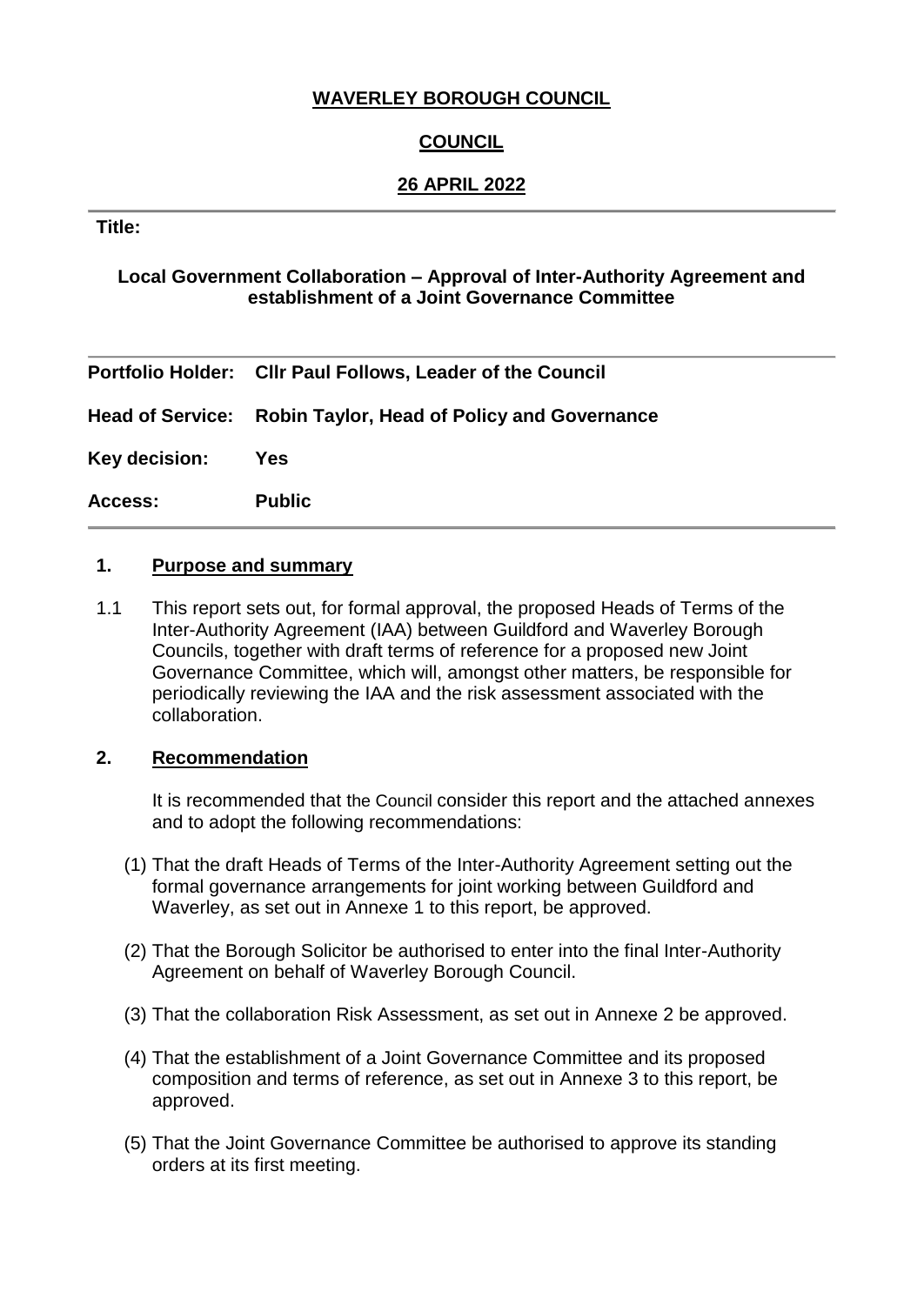(6) That, subject to approval of paragraph (4) above, Waverley's numerical allocation of seats to the political groups on the proposed Joint Governance Committee shall be as follows:

Conservative: two seats Farnham Residents: two seats Liberal Democrats: two seats

- (7) That the nominations for membership and substitute membership of the Joint Governance Committee for the 2022-23 municipal year, be considered at the Annual Council meeting on 17 May 2022.
- (8) That the Monitoring Officer be authorised to amend the Constitution to incorporate the establishment of the Joint Governance Committee, and its terms of reference; and, subject to paragraph (5) above, its standing orders.

#### **3. Reason for the recommendation**

3.1 To approve the governance processes required to progress the collaboration with Guidlford Borough Council.

### **4. Background**

- 4.1 Following consideration of opportunities for greater partnership working with Guildford Borough Council, the Council at its meeting on 6 July 2021 agreed to create a single management team with Guildford Borough Council, comprised of statutory officers (Head of Paid Service; Chief Finance Officer; Monitoring Officer), directors and heads of service as the most appropriate means for bringing forward business cases for future collaboration. The Council also approved the process for the recruitment and selection of a single joint Chief Executive (acting as Head of Paid Service for both Guildford and Waverley Borough Councils).
- 4.2 In a Vision Statement drawn up by the Executives of both councils and presented to full Council, collaboration was seen as being driven by more than the serious financial challenges that face all councils. There was an ambition to "protect, improve, and expand discretionary services, and explore new services". The Executives wished to enhance both councils' ambitions for carbon neutrality, "use the best of both councils" and "protect/create local jobs". Their stated focus was on "better outcomes for residents and communities" that might arise from collaboration, potentially "go[ing] beyond shared management and shared services and be[ing] strategic in intent … to secure a longer-term sustainable future". Specific savings targets were then included in both councils' Budgets and Medium-Term Financial Plans.
- 4.3 At an extraordinary meeting on 3 August 2021, the Council noted an early draft of the Heads of Terms of the IAA to establish the formal governance arrangements for joint working, and acknowledged that significant further work was necessary to clarify the detail required to enable both councils to be in a position to agree the Heads of Terms formally. The Council agreed at that meeting the proposed job description and terms and conditions in respect of the appointment of a Joint Chief Executive (subject to consultation). The Council also agreed to establish,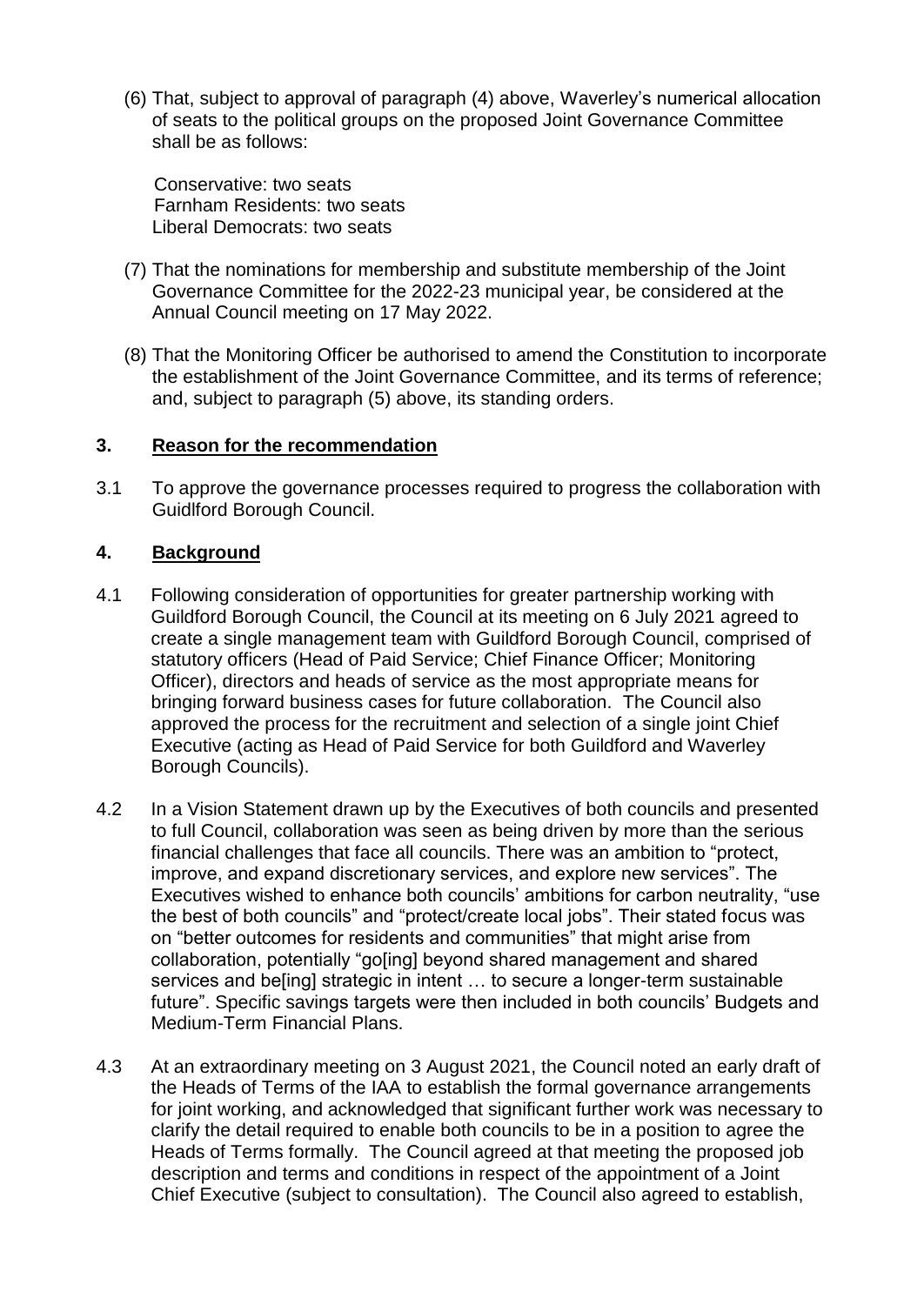with Guildford, a Joint Appointments Committee which would have delegated powers to appoint on behalf of both councils the Joint Chief Executive, which was subject to final approval by both full Councils, together with any Joint Statutory Officer posts, which will also be subject to full Council approval by both authorities, and Director posts.

4.4 Following the recruitment and selection process by the Joint Appointments Committee, both councils confirmed the formal appointment of Tom Horwood as the Joint Chief Executive on 1 November 2021, and he commenced in post on 1 December 2021.

#### **Inter-Authority Agreement (IAA)**

- 4.5 At the suggestion of the Joint Chief Executive, Waverley's Executive and the Leader of Guildford Borough Council agreed to the establishment of a joint working group (JWG), comprising three councillors from each council, whose main purpose was "to work up the detail of the draft Heads of Terms of the proposed Inter Authority Agreement". This was conducted through several meetings of the JWG from 14 January 2022, each focusing on a specific theme, including Finance; Staffing arrangements; Property and assets; Exit, termination, conflicts, insurance, indemnities; and possible models of governance for managing the collaboration in the future.
- 4.6 The report to the 6 July 2021 meeting had also suggested that a Risk Assessment be carried out in the early stage of the partnership, based on the initial high-level strategic risk analysis (which was attached as Annexe 4 to that report). As the Risk Assessment was felt to be so connected to the IAA, the JWG also focused on that in three of its sessions.
- 4.7 The outcomes of the JWG meetings have provided the necessary guidance to officers in populating the draft Heads of Terms of the IAA to be approved by both councils in April, before being developed into the final IAA by the councils' respective legal teams, with assistance from jointly instructed external solicitors. A copy of the draft Heads of Terms, as recommended by the JWG, is attached as **Annexe 1** to this report. A copy of the collaboration risk assessment, recommended by the JWG, is attached as **Annexe 2**.
- 4.8 Once the Heads of Terms have been approved, the Joint Chief Executive intends to commence the formal process for the appointment of the Joint Management Team.

#### **Joint Governance Committee**

4.9 One of the discussion themes considered by the joint working group was to examine possible models of governance for managing the collaboration in the future. The joint working group has recommended that the existing Joint Appointments Committee should be retained with another joint committee being established to consider other governance related issues including the review of both the IAA and the Risk Assessment, recognising that, as the collaboration progressed, a greater degree of formal joint governance arrangements may be required. The joint working group has recommended, for adoption by both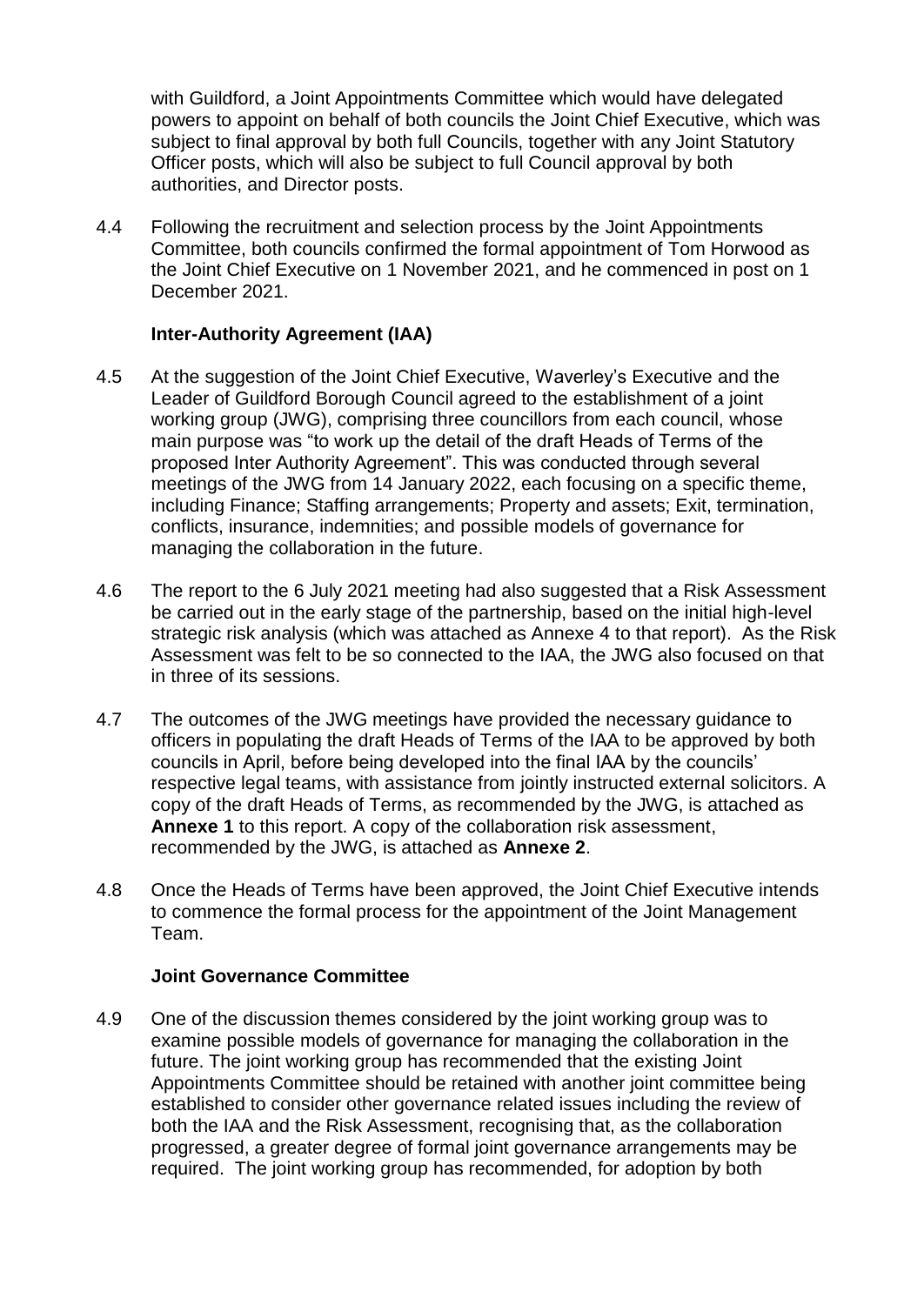councils, the draft terms of reference of a new Joint Governance Committee, which are attached as **Annexe 3** to this report.

- 4.10 Subject to approval of the terms of reference by both councils, it is recommended that Waverley's numerical allocation of seats to the political groups on the proposed Joint Governance Committee shall be as follows:
	- **Conservative:** two seats
	- Farnham Residents: two seats
	- Liberal Democrats: two seats

and that the nominations for membership and substitute membership of the Joint Governance Committee for the 2022-23 municipal year, be considered at the Annual Council meeting on 17 May 2022.

#### **5. Relationship to the Corporate Strategy and Service Plan**

5.1 The Corporate Strategy 2020-25 emphasises "open, democratic and participative governance", "high quality public services accessible for all", and "a financially sound Waverley, with infrastructure and resilient service fit for the future". These principles will continue to guide the approach to this project.

#### **6. Implications of decision**

#### **6.1 Resource (Finance, procurement, staffing, IT)**

The treatment of costs and liabilities arising from all aspects of the collaboration process as currently known have been included in the Heads of Terms, with the details to be included in the final IAA. Future collaboration opportunities will be subject to individual business cases which will use an agreed standard template to ensure that all relevant matters are properly considered.

The Inter Authority Agreement sets out the staffing arrangement that will apply to the Joint Management Team posts. These will be new posts that will replace existing posts in both councils resulting in a redundancy situation for those postholders in scope. The Joint Management Team will be employed under new contracts of employment with new terms and conditions of employment. The HR teams at both Waverley Borough Council and Guildford Borough Council will manage the change process through their existing change policies and procedures.

#### **6.2 Risk management**

The key risks associated with the collaboration including the current and target impact and likelihood scores and mitigating actions are set out in the Risk Assessment attached as **Annexe 2** to this report.

#### **6.3 Legal**

In relation to shared services and staffing, Section 113 of the Local Government Act 1972 provides that any local authority may enter into an agreement with another local authority for the placing at the disposal of the latter for the purposes of their functions on such terms as may be provided by the agreement, of the services of officers employed by the former. The starting point for the shared arrangement agreed by Council on 6 July is the creation of an Inter Authority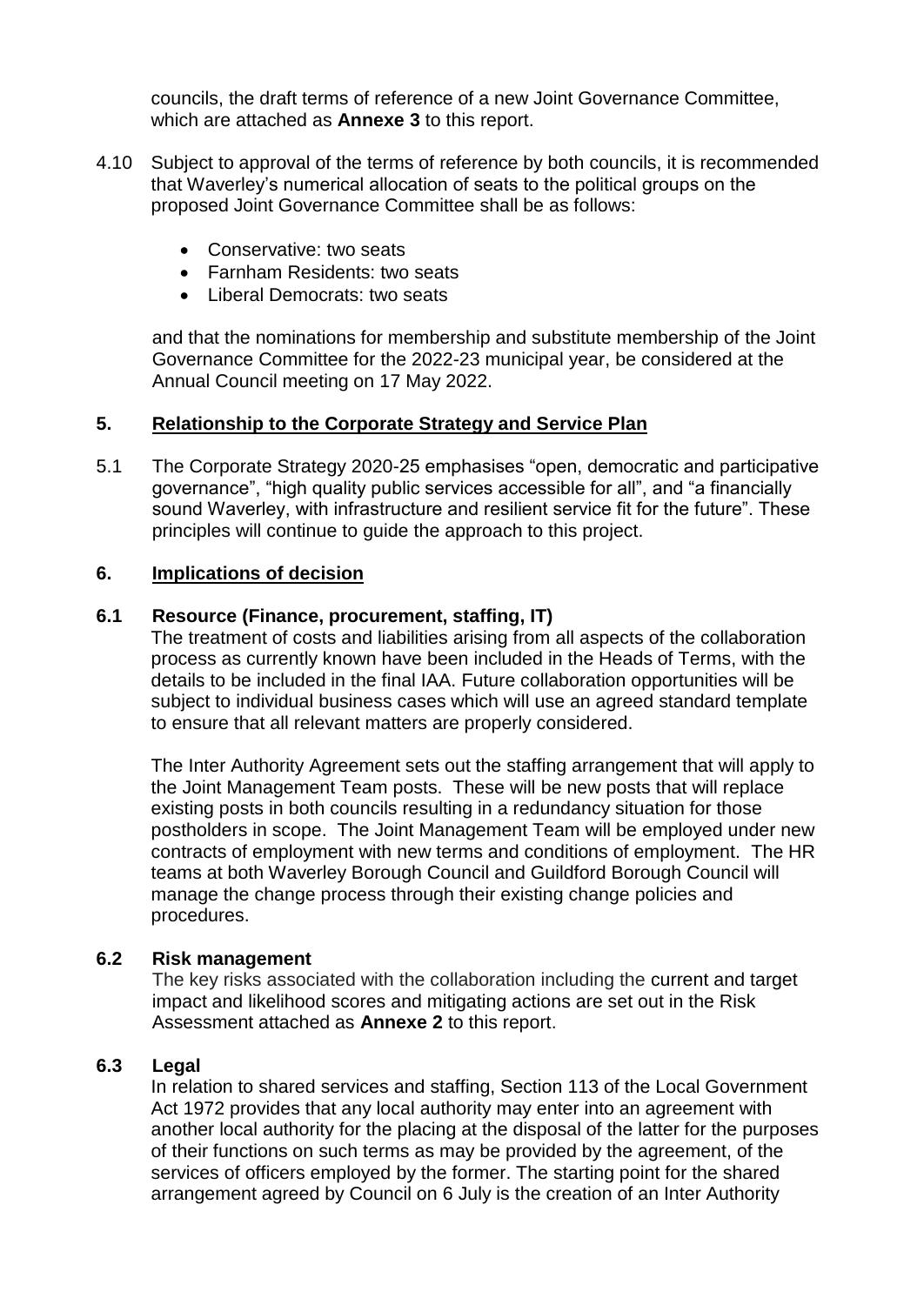Agreement under Section 113 of the Local Government Act 1972. Both councils have the power to create joint committees by virtue of Sections 101 and 102 of the Local Government Act 1972.

# **6.4 Equality, diversity and inclusion**

Equality impact assessments are carried out when necessary across the Council to ensure service delivery meets the requirements of the Public Sector Equality Duty under the Equality Act 2010. There are no immediate equality, diversity, or inclusion implications in this report's recommendations. Impact assessments may be required as proposals are developed and implemented and will be reported as appropriate.

# **6.5 Climate emergency declaration**

The climate change emergency declaration and the urgent target for net zero carbon by 2030 is a critical objective for both councils. While no specific impacts on the climate emergency declaration have been identified as a consequence of this report's recommendations, the Council will be assessing and prioritising the environmental, climate and carbon impacts of any proposals that emerge. It may be noted that Guildford Borough Council, like Waverley, has declared a climate emergency and stated an ambition to "working towards making the Council's activities net-zero carbon by 2030"; potential synergies across the two councils can be explored as part of this project.

### **7. Consultation and engagement**

7.1 The drafting of the Heads of Terms of the IAA and the terms of reference of the proposed Joint Governance Committee was undertaken in collaboration with Guildford Borough Council officers and with the joint working group of Guildford and Waverley borough councillors.

# **8. Other options considered**

8.1 The alternative would be to not approve the Heads of Terms of the IAA, which would mean that the full potential of the collaboration could not be achieved.

# **9. Governance journey**

9.1 The Council is asked to consider this report and the attached appendices and to agree the recommendations set out in the executive summary in order to progress the collaboration with Guildford Borough Council.

#### **Annexes:**

- Annexe 1 Draft of Heads of Terms for the Inter Authority Agreement
- Annexe 2 Collaboration Risk Assessment
- Annexe 3 Joint Governance Committee Draft Terms of Reference

# **Background Papers**

There are / are no background papers, as defined by Section 100D(5) of the Local Government Act 1972).